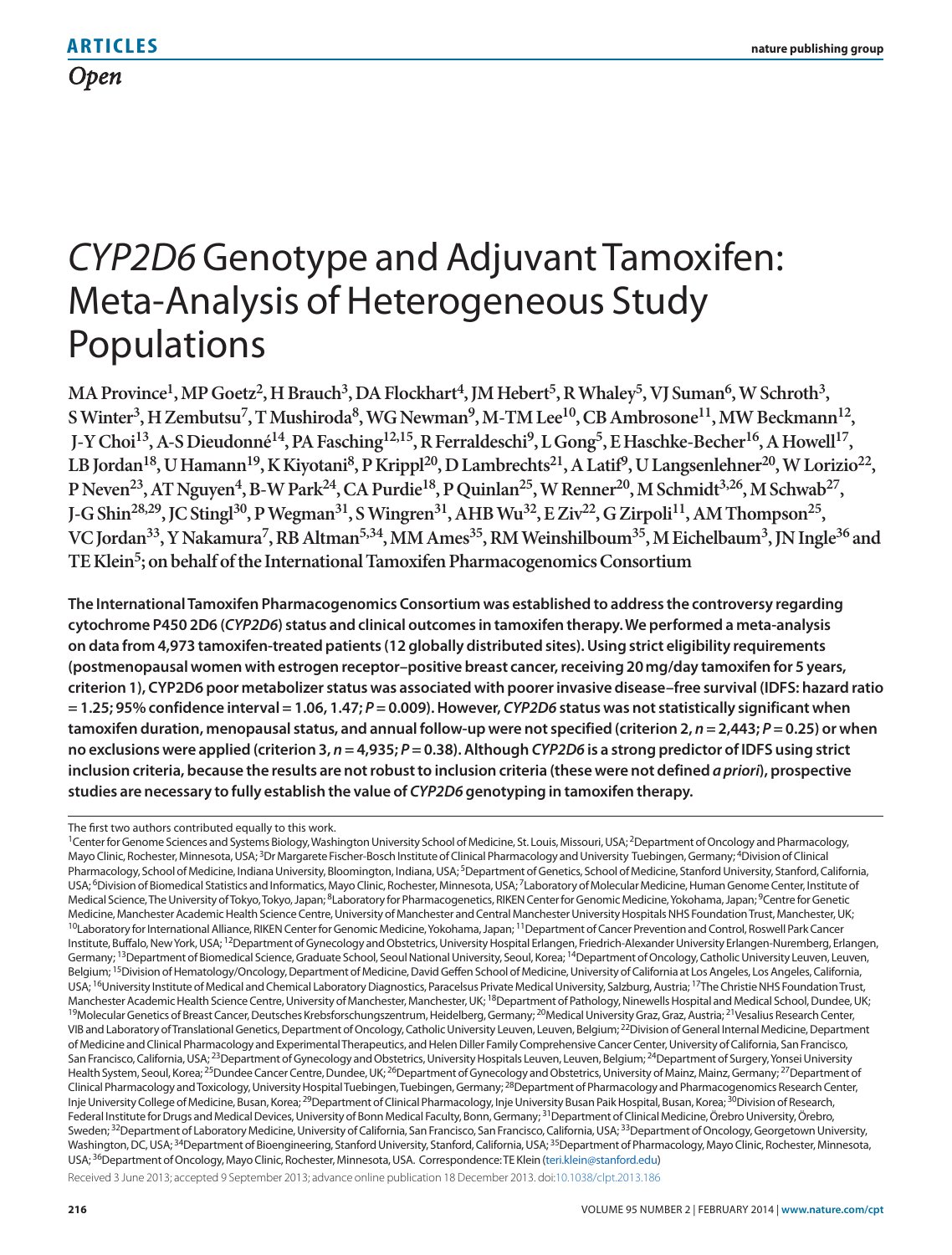Tamoxifen, the pioneering antiestrogenic medicine targeted to the tumor estrogen receptor (ER), is used successfully for longterm adjuvant therapy in breast cancer.<sup>1,2</sup> Extensive analyses of clinical trials demonstrate a major increase in patient survivorship in ER-positive patients. In this age of personalized medicine, any opportunity to improve response rates with tamoxifen should be rigorously investigated. Tamoxifen is considered a prodrug, given that hepatic cytochrome P450 2D6 (CYP2D6) metabolizes tamoxifen to metabolites (4-hydroxy tamoxifen and 4-hydroxy-*N*-desmethyl tamoxifen (endoxifen)) that exhibit significantly greater potency in terms of ER-binding affinity<sup>3</sup> and suppression of estradiol-stimulated cell proliferation.4 CYP2D6 mediated metabolism is the rate-limiting enzymatic step for the formation of endoxifen, the most abundant active metabolite.

There has been great inconsistency among studies that have reported the association of known genetic and drug factors influencing CYP2D6 enzyme activity with tamoxifen efficacy. Therefore, the International Tamoxifen Pharmacogenomics Consortium (ITPC) was conceived, and researchers were invited to submit their data—both published and unpublished data sets regarding *CYP2D6* genetic variants and clinical outcomes in women treated with tamoxifen in the adjuvant breast cancer setting—to allow a meta-analysis of the potential associations between *CYP2D6* and clinical outcomes.

# **RESULTS**

The ITPC comprises 12 research projects from nine countries and three continents that contributed clinical and genetic data for a total of 4,973 breast cancer patients treated with tamoxifen. In **[Table 1](#page-1-0)**, we show the sample size by site and criteria. Further details for each site are shown in **S3c and S5 online**. We reported preliminary analyses of these collected cohorts before complete curation by pooling the data from each site.<sup>5</sup> For our meta-analyses, three detailed criteria, which ranged from the most restrictive (criterion 1) to the most inclusive (criterion 3), were defined before final curation (see **S4** online). In brief, criterion 1, derived from the NCCTG 89-30-52 clinical trial, consisted of postmenopausal women with surgically resected nonmetastatic invasive ER-positive breast cancers who received adjuvant tamoxifen monotherapy at a dose of 20mg/day for an intended duration of 5 years, and were followed at least annually for recurrence. In addition, analysis of at least *CYP2D6\*4* was required (detailed in **S4a** online). Criterion 2 included criterion 1 but allowed both pre- and postmenopausal patients who had received any duration of tamoxifen; moreover, annual follow-up was not required. Criterion 3 included all samples not excluded by any exclusion test for missing data or data inconsistencies (least restrictive). Patient characteristics according to each criterion are provided in **[Table 2](#page-2-0)**.

The meta-analysis results combining the hazard ratio (HR) estimates (and the corresponding standard errors (SEs)) from each site are shown for all three criteria groups and both clinical outcomes in **[Table 3](#page-3-0)**. For each of the six clinical outcome/ criteria groups, we give the combined meta-analysis estimate across all 12 sites, its SE, and the results of two statistical tests: a test of the significance that the meta-HR differs from 1 and a test of "homogeneity of the estimates" across sites (a significant value for the latter test indicates that there is more variability than the derSimonian and Laird random-effects model can reasonably accommodate, suggesting that the meta-estimate and its associated *P* value are suspect). As can be seen for invasive disease–free survival (IDFS), the meta-analyses for criteria 2 and 3 are nearly significantly heterogeneous, whereas there was no indication of heterogeneity for criterion 1 (*P* = 0.899). For patients meeting criterion 1, the meta-HR for IDFS was 1.25  $(95\%$  confidence interval = 1.06, 1.47), and for breast cancerfree interval, it was 1.27 (95% confidence interval = 1.01, 1.61). These are both statistically significant, at  $P = 0.009$  and  $P = 0.04$ , respectively. However, for the criterion  $2 (P = 0.25)$  and criterion 3 (*P* = 0.38) subsets, the *CYP2D6* HR was not significant for either outcome.

In **[Figure 1](#page-4-0)**, we show the individual HRs for each site for subjects meeting criterion 1, assuming an additive genetic model for *CYP2D6* (coded 0 = extensive metabolizer (EM),  $1 =$  intermediate metabolizer (IM), and  $2 =$  poor metabolizer (PM)) as estimated from a Cox proportional-hazards model using additional risk covariates to predict clinical outcome. Corresponding figures for criteria 2 and 3 are provided in **S6** online. (Note that the list of covariates used in the Cox models included age at primary diagnosis, menopause status at diagnosis, metastatic disease at primary diagnosis, maximum tumor dimension, number of positive nodes, grade, smoking status, ER and progesterone receptor status, intended tamoxifen dose and duration, systemic therapy before surgery, chemotherapy, radiation treatment, adjuvant aromatase inhibitor therapy, and additional hormone therapy. The specific set of covariates used for each site was chosen from this list so as to retain at least 70% of the patients from that site; hence, the exact set of covariates used differs in each site's Cox model. Moreover, several of these covariates were used as inclusion/exclusion items in the basic definitions of the three basic criteria subset groups and thus became irrelevant for those analyses.)

#### <span id="page-1-0"></span>**Table 1 Sample size by site and criteria**

| Criterion    |              | Site (N) |     |     |     |     |     |       |     |     |     |     |              |
|--------------|--------------|----------|-----|-----|-----|-----|-----|-------|-----|-----|-----|-----|--------------|
|              |              | 2        | 3   | 4   | 5   | 6   |     | 8     | 9   | 10  | 11  | 12  | <b>Total</b> |
|              | $\mathbf{0}$ | 70       | 124 | 60  | 212 | 243 | 0   | 847   | 5   | 222 | 179 | 34  | 1,996        |
| 2            | $\mathbf{0}$ | 127      | 208 | 98  | 212 | 304 | 0   | 898   | 10  | 289 | 228 | 69  | 2,443        |
| 3            | 174          | 320      | 282 | 265 | 214 | 391 | 801 | 1,140 | 165 | 516 | 397 | 270 | 4,935        |
| <b>Total</b> | 174          | 320      | 282 | 267 | 214 | 423 | 801 | 1,140 | 165 | 519 | 398 | 279 | 4,973        |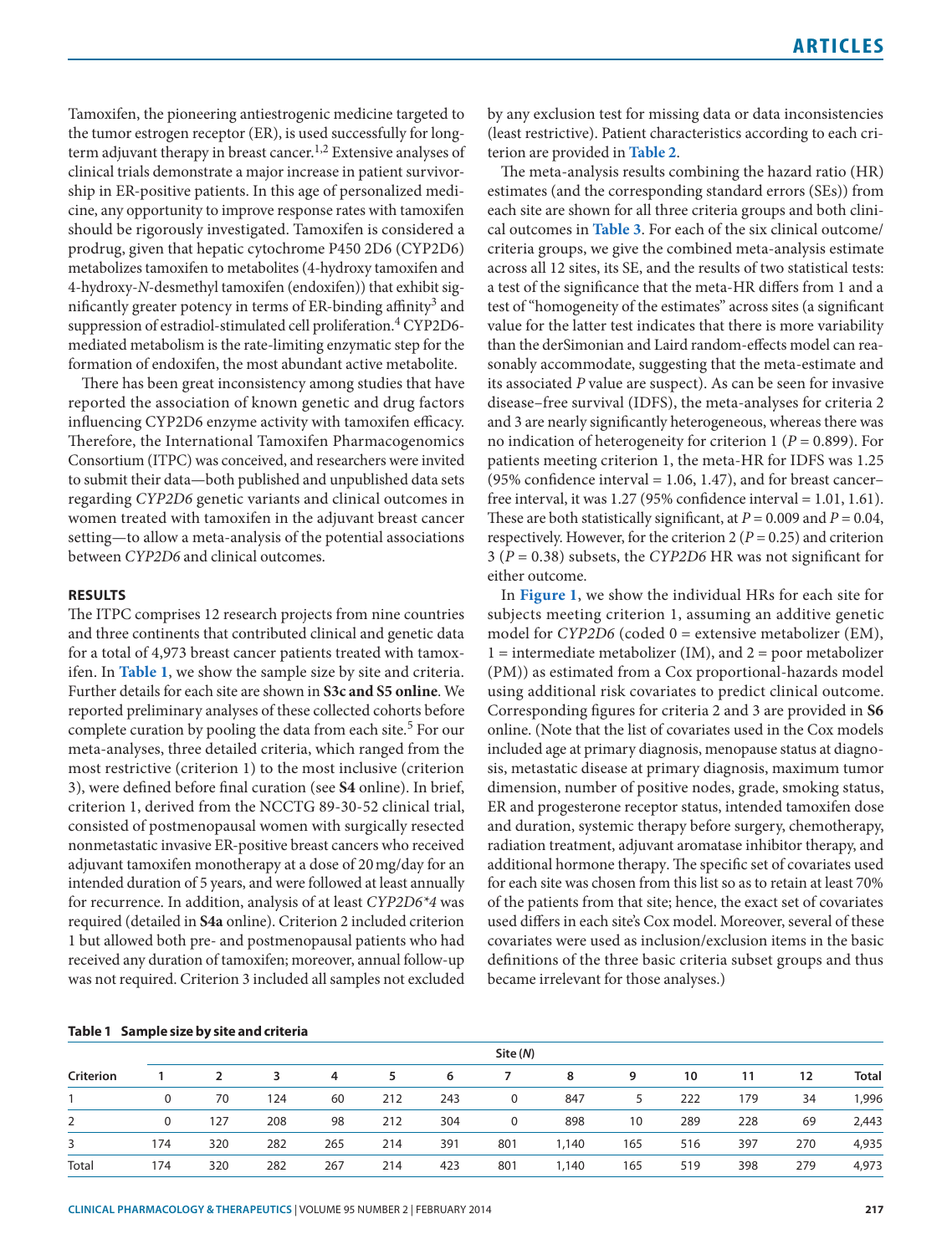# <span id="page-2-0"></span>**Table 2 Baseline patient and tumor characteristics**

| Characteristic                                                                                     | Criterion 1 (1,996 patients) |               |                   | Criterion 2 (2,443 patients) | Criterion 3 (4,935 patients) |               |  |
|----------------------------------------------------------------------------------------------------|------------------------------|---------------|-------------------|------------------------------|------------------------------|---------------|--|
| Age at diagnosis, years: data reported in binned ages                                              |                              |               |                   |                              |                              |               |  |
| Median                                                                                             | $[65 - 69]$                  |               |                   | $[60 - 64]$                  | $[60 - 64]$                  |               |  |
| Range                                                                                              | 55 (ages 41-95)              |               |                   | 75 (ages 21-95)              | 76 (ages 21-96)              |               |  |
| Menopausal status<br>—no. (%)                                                                      | Menopausal status            | By age        | Menopausal status | By age                       |                              | By age        |  |
| Premenopausal (age $\leq$ 50)                                                                      | $0(0.0\%)$                   | 54 (2.7%)     | 241 (9.9%)        | 414 (16.9%)                  | 607 (12.3%)                  | 1,207 (24.5%) |  |
| Postmenopausal (>50)                                                                               | 1,688 (84.6%)                | 1,922 (96.3%) | 1,714 (70.2%)     | 1,997 (81.7%)                | 3,267 (66.2%)                | 3,642 (73.8%) |  |
| Not available                                                                                      | 308 (15.4%)                  | 20 (1.0%)     | 488 (20.0%)       | 32 (1.3%)                    | 1,061 (21.5%)                | 86 (1.7%)     |  |
| Tumor size—no. (%): maximum dimension of tumor reported (if multiple tumors, largest one is ≤2 cm) |                              |               |                   |                              |                              |               |  |
| $\leq$ 2 cm                                                                                        | 1,071 (53.7%)                |               |                   | 1,327 (54.3%)                | 2,303 (46.7%)                |               |  |
| $>2$ cm                                                                                            | 752 (37.7%)                  |               |                   | 882 (36.1%)                  | 2,182 (44.2%)                |               |  |
| Unknown                                                                                            | 173 (8.7%)                   |               |                   | 234 (9.6%)                   | 450 (9.1%)                   |               |  |
| Nodal status-no. (%): number of positive nodes                                                     |                              |               |                   |                              |                              |               |  |
| Zero nodes                                                                                         | 1,243 (62.3%)                |               |                   | 1,531 (62.7%)                | 2,423 (49.1%)                |               |  |
| $1-3$ nodes                                                                                        | 407 (20.4%)                  |               |                   | 461 (18.9%)                  | 1,281 (26.0%)                |               |  |
| 4-9 nodes                                                                                          | 103 (5.2%)                   |               |                   | 111 (4.5%)                   | 438 (8.9%)                   |               |  |
| >9 nodes                                                                                           | 43 (2.2%)                    |               |                   | 45 (1.8%)                    | 185 (3.7%)                   |               |  |
| Not available                                                                                      | 200 (10.0%)                  |               |                   | 295 (12.1%)                  | 608 (12.3%)                  |               |  |
| Grading-no. (%): 0.5 to 1.49 considered G1, 1.5 to 2.49 G2, etc.                                   |                              |               |                   |                              |                              |               |  |
| G1                                                                                                 | 249 (12.5%)                  |               |                   | 317 (13%)                    | 456 (9.2%)                   |               |  |
| G <sub>2</sub>                                                                                     |                              | 1,148 (57.5%) |                   | 1,324 (54.2%)                | 1,965 (39.8%)                |               |  |
| G <sub>3</sub>                                                                                     |                              | 330 (16.5%)   |                   | 398 (16.3%)                  | 838 (17.0%)                  |               |  |
| Unknown<br>269 (13.5%)                                                                             |                              |               | 295 (12.1%)       | 1,676 (34.0%)                |                              |               |  |
| ER status-no. (%)                                                                                  |                              |               |                   |                              |                              |               |  |
| ER-positive                                                                                        | 1,996 (100.0%)               |               |                   | 2,443 (100.0%)               | 4,675 (94.7%)                |               |  |
| ER-negative                                                                                        | $0(0.0\%)$                   |               |                   | $0(0.0\%)$                   | 158 (3.2%)                   |               |  |
| Unknown                                                                                            | $0(0.0\%)$                   |               |                   | $0(0.0\%)$                   | 102 (2.1%)                   |               |  |
| PgR status-no. (%)                                                                                 |                              |               |                   |                              |                              |               |  |
| PgR-positive                                                                                       | 1,479 (74.1%)                |               |                   | 1,847 (75.6%)                | 3,634 (73.6%)                |               |  |
| PgR-negative                                                                                       | 273 (13.7%)                  |               |                   | 302 (12.4%)                  | 665 (13.5%)                  |               |  |
| Unknown                                                                                            | 244 (12.2%)                  |               |                   | 294 (12.0%)                  | 102 (2.1%)                   |               |  |
| Radiotherapy-no. (%): radiation therapy                                                            |                              |               |                   |                              |                              |               |  |
| Yes                                                                                                | 1,138 (57.0%)                |               |                   | 1,412 (57.8%)                | 2,868 (58.1%)                |               |  |
| No                                                                                                 | 720 (36.1%)                  |               |                   | 842 (34.5%)                  | 1,507 (30.5%)                |               |  |
| Unknown                                                                                            | 244 (12.2%)                  |               |                   | 189 (7.7%)                   | 560 (11.3%)                  |               |  |
| CYP2D6 metabolizer status                                                                          |                              |               |                   |                              |                              |               |  |
| Extensive                                                                                          | 893 (44.7%)                  |               |                   | 1,077 (44.1%)                | 2,286 (46.3%)                |               |  |
| Intermediate                                                                                       | 985 (49.3%)                  |               |                   | 1,230 (50.3%)                | 2,311 (46.8%)                |               |  |
| Poor                                                                                               | 118 (5.9%)                   |               |                   | 136 (5.6%)                   | 244 (4.9%)                   |               |  |
| Unknown                                                                                            | $0(0.0\%)$                   |               | $0(0.0\%)$        |                              | 94 (1.9%)                    |               |  |
| CYP2D6 metabolizer types                                                                           |                              |               |                   |                              |                              |               |  |
| EM/UM                                                                                              | 17 (0.9%)                    |               |                   | 23 (0.9%)                    | 49 (1.0%)                    |               |  |
| IM/UM                                                                                              | $2(0.1\%)$                   |               |                   | $2(0.1\%)$                   |                              | $4(0.1\%)$    |  |
| EM/EM                                                                                              | 874 (43.8%)                  |               |                   | 1,052 (43.1%)                |                              | 2,233 (45.2%) |  |
| PM/UM                                                                                              | $7(0.4\%)$                   |               |                   | $7(0.3\%)$                   | 12 (0.2%)                    |               |  |

# **Table 2 Continued on next page**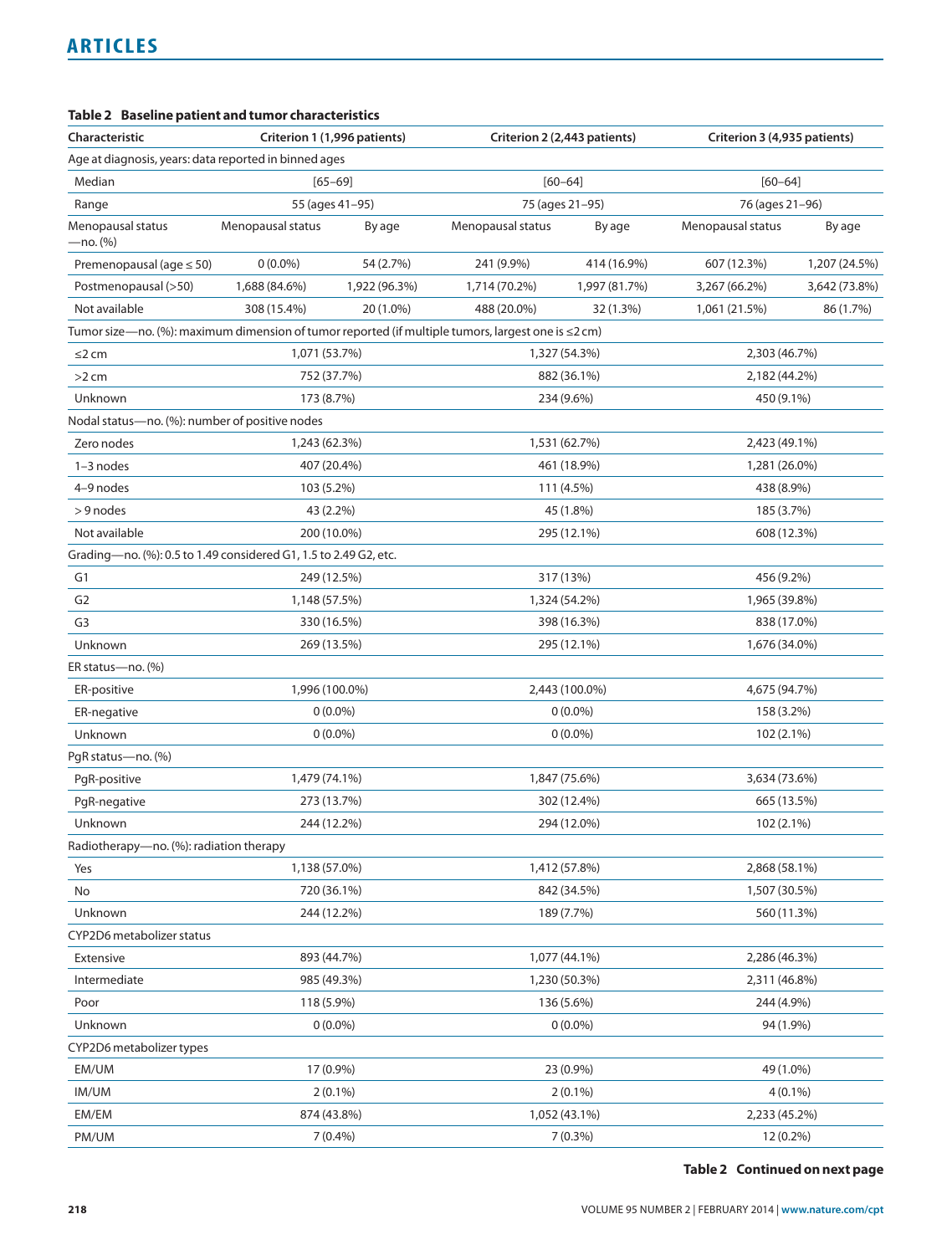#### **Table 2 Continued**

| Characteristic | Criterion 1 (1,996 patients) | Criterion 2 (2,443 patients) | Criterion 3 (4,935 patients) |
|----------------|------------------------------|------------------------------|------------------------------|
| EM/IM          | 327 (16.4%)                  | 407 (16.7%)                  | 693 (14.0%)                  |
| EM/PM          | 496 (24.8%)                  | 616 (25.2%)                  | 1,230 (25.1%)                |
| IM/IM          | 64 (3.2%)                    | 94 (3.8%)                    | 174 (3.5%)                   |
| IM/PM          | 91 (4.6%)                    | 106 (4.3%)                   | 192 (3.9%)                   |
| PM/PM          | 118 (5.9%)                   | 136 (5.6%)                   | 244 (4.9%)                   |
| Unknown        | $0(0.0\%)$                   | $0(0.0\%)$                   | 94 (1.9%)                    |
| DNA source     |                              |                              |                              |
| Blood          | 996 (49.9%)                  | 1,344 (55.0%)                | 2,513 (50.9%)                |
| Tumor-Frozen   | 431 (21.6%)                  | 500 (20.5%)                  | 1,575 (31.9%)                |
| Tumor-FFPE     | 569 (28.5%)                  | 598 (24.5%)                  | 659 (13.4%)                  |
| Normal-FFPE    | $0(0.0\%)$                   | $0(0.0\%)$                   | 174 (3.5%)                   |
| Unknown        | $0(0.0\%)$                   | $1(0.0\%)$                   | 14 (0.3%)                    |

CYP2D6, cytochrome P450 2D6; EM, extensive metabolizer; ER, estrogen receptor; FFPE, formalin-fixed–paraffin-embedded; IM, intermediate metabolizer; PgR, progesterone receptor; PM, poor metabolizer; UM, unknown metabolizer.

<span id="page-3-0"></span>

|  |  |  | Table 3 Meta-analyses of CYP2D6 HRs on clinical outcome in inclusion/exclusion criteria subsets |  |  |  |  |  |  |
|--|--|--|-------------------------------------------------------------------------------------------------|--|--|--|--|--|--|
|--|--|--|-------------------------------------------------------------------------------------------------|--|--|--|--|--|--|

|             | <b>IDFS</b>           |              |                    |                                 |      | <b>BCFI</b>    |                    |                          |  |
|-------------|-----------------------|--------------|--------------------|---------------------------------|------|----------------|--------------------|--------------------------|--|
|             | <b>Meta-estimates</b> |              | P value            |                                 |      | Meta-estimates | <b>P</b> value     |                          |  |
|             | HR                    | 95% CI       | Homog <sup>a</sup> | <b>Association</b> <sup>b</sup> | HR   | 95% CI         | Homog <sup>a</sup> | Association <sup>a</sup> |  |
| Criterion 1 | 1.25                  | (1.06, 1.47) | 0.899              | 0.009                           | 1.27 | (1.01.1.61)    | 0.858              | 0.041                    |  |
| Criterion 2 | 1.17                  | (0.90, 1.52) | 0.055              | 0.249                           | 1.21 | (0.889.1.65)   | 0.130              | 0.224                    |  |
| Criterion 3 | 1.07                  | (0.92, 1.26) | 0.099              | 0.382                           | 1.10 | (0.868, 1.35)  | 0.114              | 0.352                    |  |

BCFI, breast cancer–free interval; Homog, homogeneity; HR, hazard ratio; IDFS, invasive disease–free survival; ITPC, International Tamoxifen Pharmacogenomics Consortium.

aThe homogeneity P value tests the hypothesis that the individual ITPC site estimates meet the statistical random-effects modeling assumptions of the meta-analysis. A significant value indicates that there is significant heterogeneity among the sites, which casts doubt on the "combinability" of the studies for that parameter and on the validity of the corresponding association test. <sup>b</sup>The association P value tests the hypothesis that the combined meta-analysis estimate of the HR is significantly different from the null hypothesis value of HR = 1.

Site-specific product-limit estimates of the three CYP2D6 metabolizer status genotype groups (EM, IM, and PM) are shown in **[Figures 2](#page-6-0)** and **[3](#page-8-0)** for criterion 1 patients. Sites 1 and 7 had no subjects who met inclusion/exclusion for criterion 1. The corresponding figures for patients meeting criteria 2 and 3 are shown in **S6** online. As seen in **[Figure 2](#page-6-0)**, for IDFS sites, 3, 5, and 8 show a strong significant effect in the direction expected by the known pharmacokinetic effects of *CYP2D6* on endoxifen exposure, namely, a poorer clinical response for the IM and/or PM genotype groups. Other sites show a trend in the expected direction between the IM and EM groups, but the much smaller PM group is often inconsistent with the expectation, and the separation in the three survival curves is not strong enough to reach statistical significance (e.g., sites 6 and 12). For some sites, there is no hint of any significant difference (e.g., sites 2, 4, 10, and 11), and for one of these, site 2, the direction of effect is exactly opposite than expected. There is a danger in overinterpreting such "trends" (either in favor or against expectation) when there is no statistically significant difference, because some level of site-to-site variation is to be expected. The key question is not whether such variation exists but whether it centers over the null hypothesis or over the alternative; this is the question that the meta-analysis is designed to answer. However, these simple product-limit survival curves show great study-tostudy heterogeneity, which complicates both the analyses and the interpretation. We have similar heterogeneous results for the breast cancer–free interval outcome, shown in **[Figure 3](#page-8-0)**. The corresponding figures in **S6** online show a similar pattern for the subsets of patients meeting criteria 2 and 3, although the heterogeneity seems to be even more pronounced as the exclusion criteria are loosened. This is not a surprising result, considering that the criteria themselves impose a certain level of homogeneity.

#### **DISCUSSION**

Prospective pharmacology studies consistently demonstrate that *CYP2D6* genetic variants are associated with variable plasma concentrations of endoxifen.4,6 Endoxifen exposure is related to duration of tamoxifen use and dose, wherein an increase in the tamoxifen dose (from 20 to 40 mg daily) significantly increases endoxifen exposure in patients with reduced or null CYP2D6 metabolism but not in CYP2D6 EMs.<sup>7</sup> However, coadministration of CYP2D6-inhibiting drugs<sup>4</sup> reduces CYP2D6 enzyme activity, and nonadherence to tamoxifen is more commonly observed in patients with normal or increased CYP2D6 metabolism.8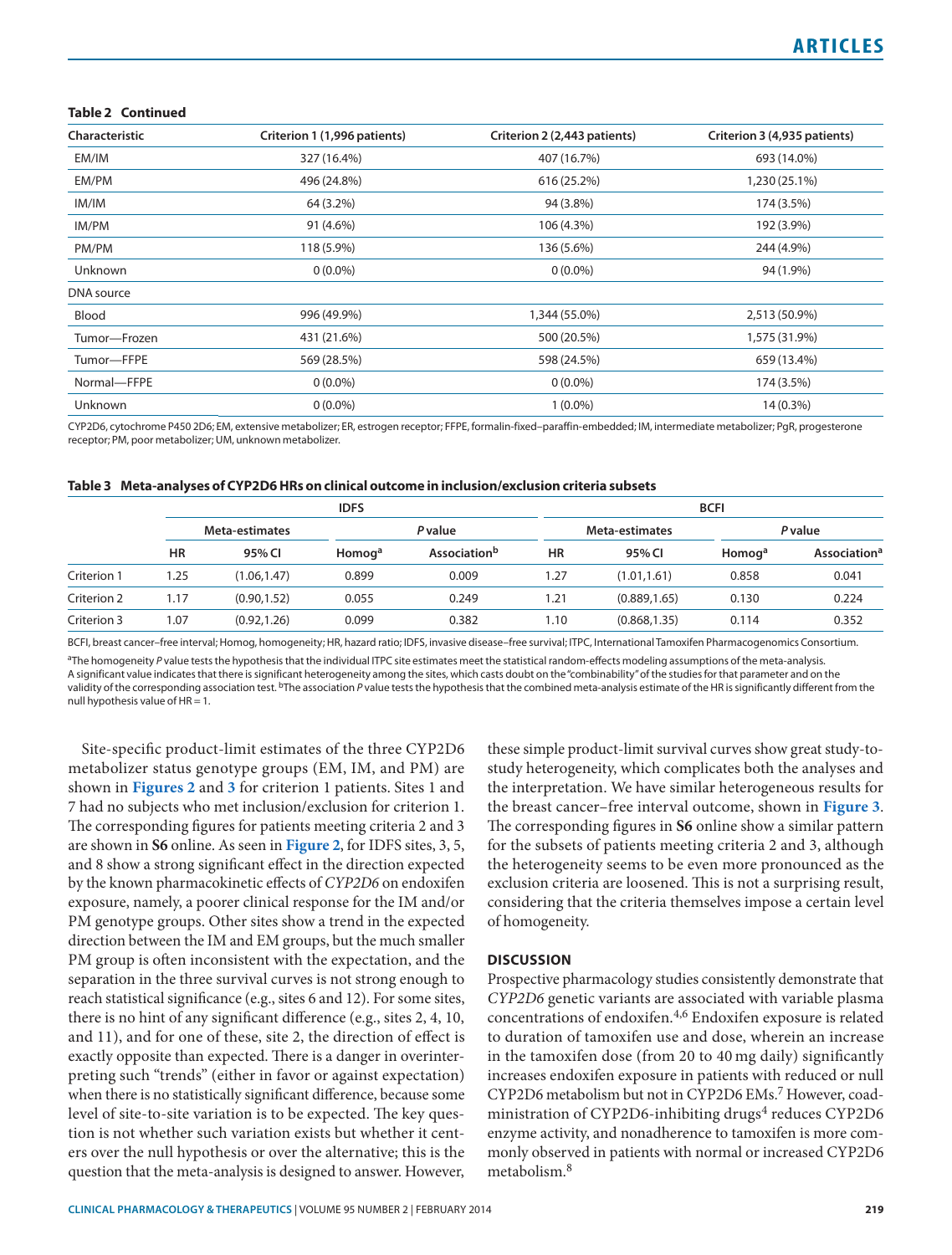<span id="page-4-0"></span>

**Figure 1** Individual site estimates of hazard ratios of *CYP2D6* genotype on clinical outcome, along with the meta-analyses for the criterion 1 subset. (**a**) Invasive disease–free survival (IDFS) outcome. (**b**) Breast cancer–free interval (BCFI) outcome.

Despite the consistent pharmacogenetic effects of *CYP2D6* on endoxifen exposure, there is considerable controversy regarding the validity of *CYP2D6* as a predictor of tamoxifen outcome.<sup>9,10</sup> Although recent secondary analyses from the Arimidex, Tamoxifen, Alone or in Combination (ATAC) trial and the Breast International Group (BIG) 1-98 study<sup>11,12</sup> did not demonstrate an association between *CYP2D6* and tamoxifen outcome, these studies provoked criticism due to concerns regarding genotyping error and the analysis of small subsets of the main trials.13–16

By contrast, a secondary analysis from another large prospective adjuvant tamoxifen trial, the Austrian Breast and Colorectal Cancer Study Group 8 (ABCSG 8), demonstrated that for women treated with 5 years of adjuvant tamoxifen at a dose of 20mg/day, CYP2D6 PMs had a statistically significant higher odds of recurrence or death as compared with CYP2D6 EMs, and CYP2D6 PMs/IMs and PMs/EMs tended to exhibit a higher odds of recurrence as compared with patients without

the PM alleles. However, this effect was not observed for patients who had switched to anastrozole, a drug not metabolized by CYP2D6. These data suggest that the effects of *CYP2D6* genotype may be masked if patients receive a shorter duration of tamoxifen or other active drugs besides tamoxifen, which alter the hazard for recurrence.<sup>17</sup>

We approached the tamoxifen controversy by performing a global meta-analysis of available clinical and *CYP2D6* genetic data of tamoxifen-treated breast cancer patients. All groups from across the world with both published and unpublished *CYP2D6* data were invited to participate. We initially presented a pooled analysis of these data, $5$  in which we found no association between *CYP2D6* and IDFS. Following this presentation, we developed a new analysis plan (not defined before the initial negative presentation), which included the following: (i) articulation of three criteria to analyze the data according to the quality of the genetic and clinical data, (ii) additional curation to obtain missing clinical and genetic data, and (iii) a new statistical analysis plan, which applied a random-effects meta-analysis strategy instead of a pooled analysis strategy. Notably, Criterion 1 is most stringent, requiring strict control for as many pharmacologic factors as possible known to affect endoxifen exposure, which include use of tamoxifen monotherapy, genotyping of multiple *CYP2D6* alleles for accurate CYP2D6 phenotype assignment, use of one tamoxifen dose (20mg), and intended duration of tamoxifen use for 5 years. In addition, eligibility for this cohort was restricted to women with invasive ER-positive status, postmenopausal breast cancer, and the requirement for annual follow-up, parameters required in any prospective clinical trial and that were requirements of criterion 1 (patients who were knowingly not followed were excluded from criterion 1), but not from criteria 2 and 3. These factors may have contributed to the substantial increase in heterogeneity comparing criterion 1 with criteria 2 and 3. However, it should be noted that these criteria impose a certain bias because the majority of negative studies submitted to the ITPC were observed in criteria 2 and 3.

In general, a substantial number of subjects comprising criterion 3 had misclassification of the predicted drug metabolism phenotype due to the lack of a comprehensive coverage of loss-of-function alleles.18,19 More than 20 loss-of-function alleles out of 100 known *CYP2D6* genetic variants contributed to a frequency of ~8% of PMs in a population of European descent. Limiting the analysis to the most common such allele, *CYP2D6\*4*, as was frequently done in the older published literature, will result in misclassification of 35% of PMs, thereby falsely assigning the undetected PMs to the EM or IM groups. Notably, 871/1,996 patients comprising criterion 1 had optimal CYP2D6 phenotype assessment obtained by AmpliChip genotyping, and this may have contributed to the robustness of criterion 1 results, which demonstrated an association between *CYP2D6* and tamoxifen treatment outcome (breast cancer–free interval: HR =  $1.27$ , 95% confidence interval =  $1.01$ – $1.61$ ).

The ITPC intended to perform a global study including several thousand patient samples; however, the majority of the subjects were not comprehensively genotyped because DNA was not of sufficient quality. We performed a subgroup analysis using patient samples for which full coverage of alleles by the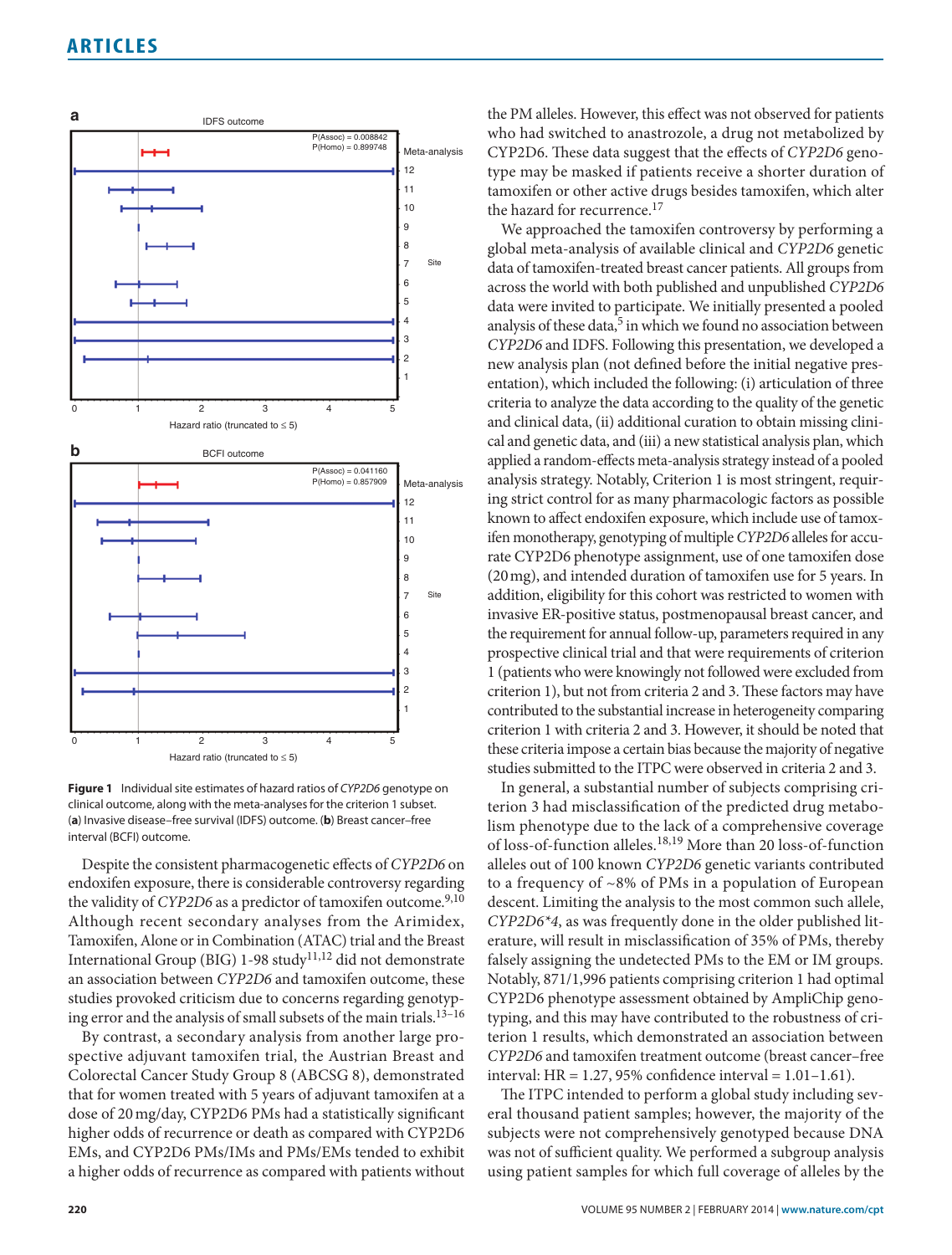AmpliChip genotyping platform was available using criterion 1 (871/1,635 AmpliChip-genotyped subjects met criterion 1). When confined to the Amplichip subjects, the estimates of the pharmacodynamic HRs for *CYP2D6* were similar to what they were for the entire set of subjects meeting criterion 1.

A major source of potential genotyping errors may be related to DNA source. *CYP2D6* is one of the most difficult genes to genotype because of the numerous polymorphisms and adjacent pseudogenes. Some platforms cannot detect the presence of the *\*5* deletion, particularly in DNA derived from



**Figure 2** Site-specific effects of CYP2D6 metabolizer status on clinical outcomes for subjects meeting inclusion criterion 1 (outcome = invasive disease–free survival (IDFS)).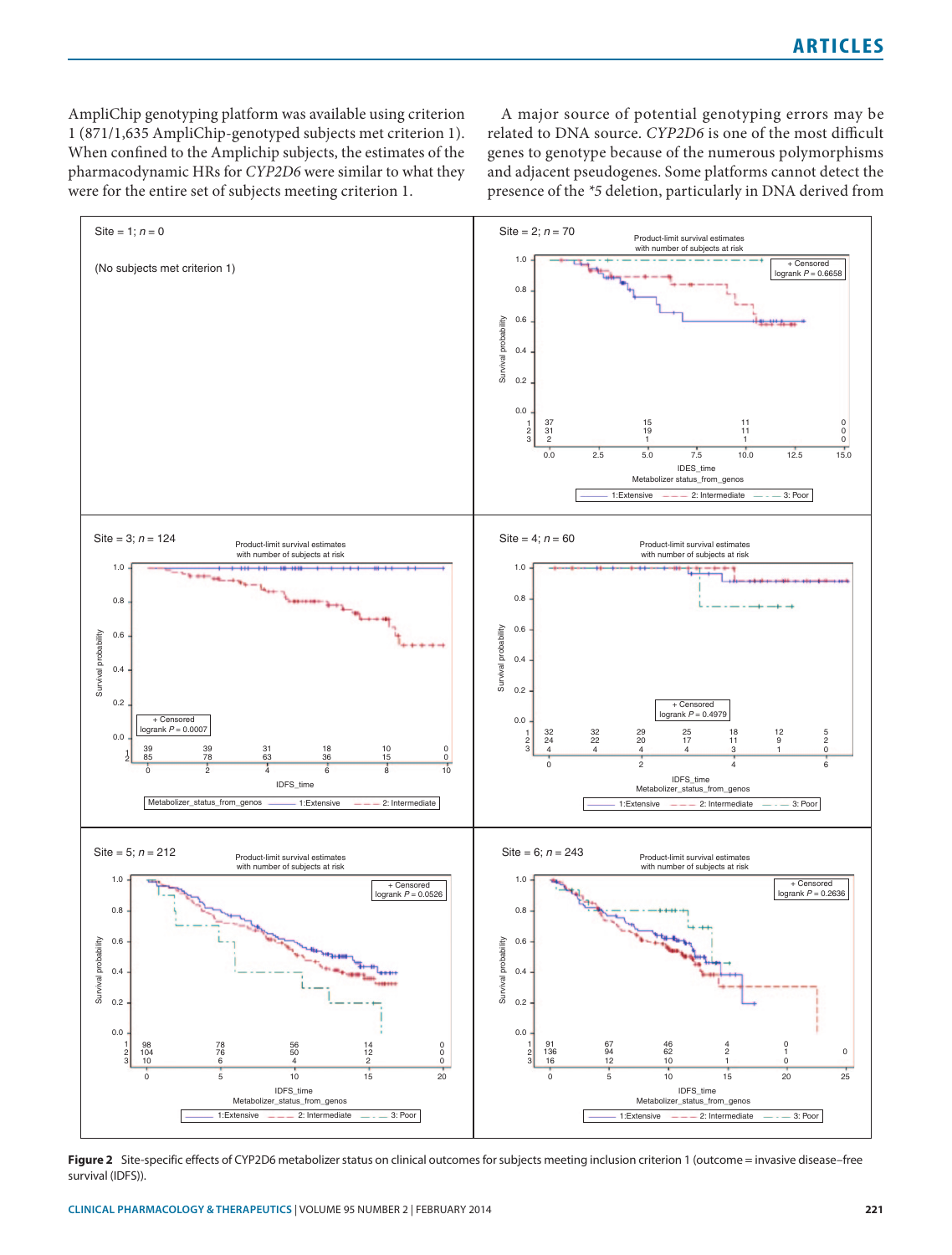formalin-fixed–paraffin-embedded (FFPE) tissue. However, several sites used multiple platforms to validate their genotyping data, reducing potential genotyping errors across the entire data set. Importantly, *CYP2D6* genotypes obtained from blood-derived DNA reflect the patients' germ-line genotypes, known to influence endoxifen plasma concentrations. By contrast, *CYP2D6* genotypes from tumor-derived DNA may be subject to error due to somatic mutation by loss of heterozygosity, known to affect the *CYP2D6* locus at 22q13 in up to 30% of breast tumors.20–22 Thus, when *CYP2D6* genotype is derived from tumor samples, an excess number of homozygotes may result as a consequence of loss of heterozygosity. This form of genotyping error is revealed by Hardy–Weinberg Equilibrium (HWE) testing, as was observed in the Breast

<span id="page-6-0"></span>

**Figure 2 Continued**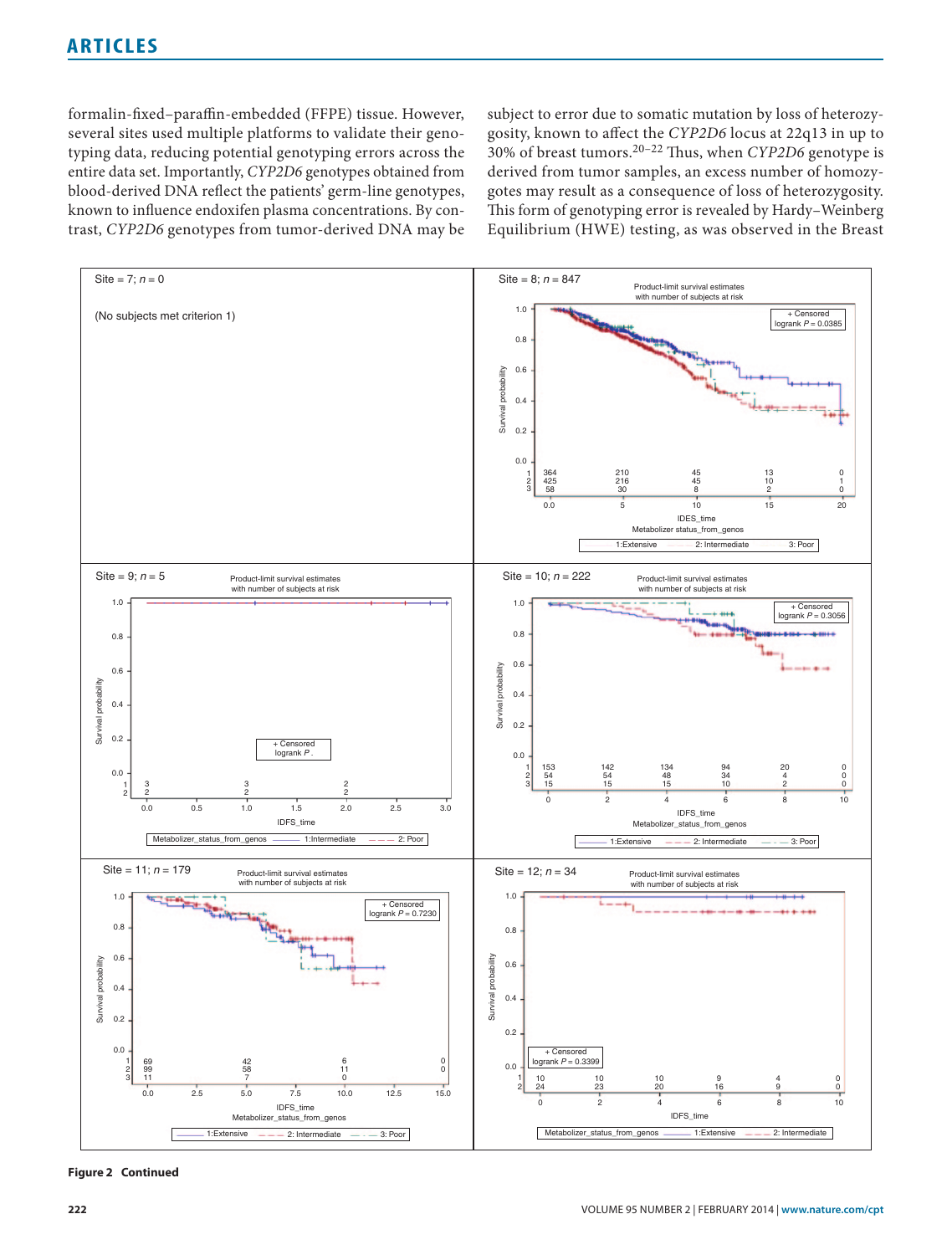International Group 1-98 study, in which strong departures from HWE (to a magnitude of  $10^{-92}$ ) were observed, leading to a call for retraction of this article.<sup>3,12,16</sup>

For criterion 1, 49.9% of our patient DNA samples originated from blood, 21.6% from fresh-frozen tissues, and 28.5% from FFPE tissues. For criterion 2, 55.0% samples originated from blood, 20.5% were fresh-frozen tissues, and 24.5% from FFPE tissues. For criterion 3, 50.9% of DNA samples originated from blood, 31.9% from fresh-frozen tumor, 13.4% from FFPE tumor tissues, and 3.5% from FFPE normal tissue. Although we cannot exclude the presence of somatic events leading to misclassification of *CYP2D6* genotype, as evident from HWE deviation identified in data from



**Figure 3** Site-specific effects of CYP2D6 metabolizer status on clinical outcomes for subjects meeting inclusion criterion 1 (outcome = breast cancer–free interval (BCFI)).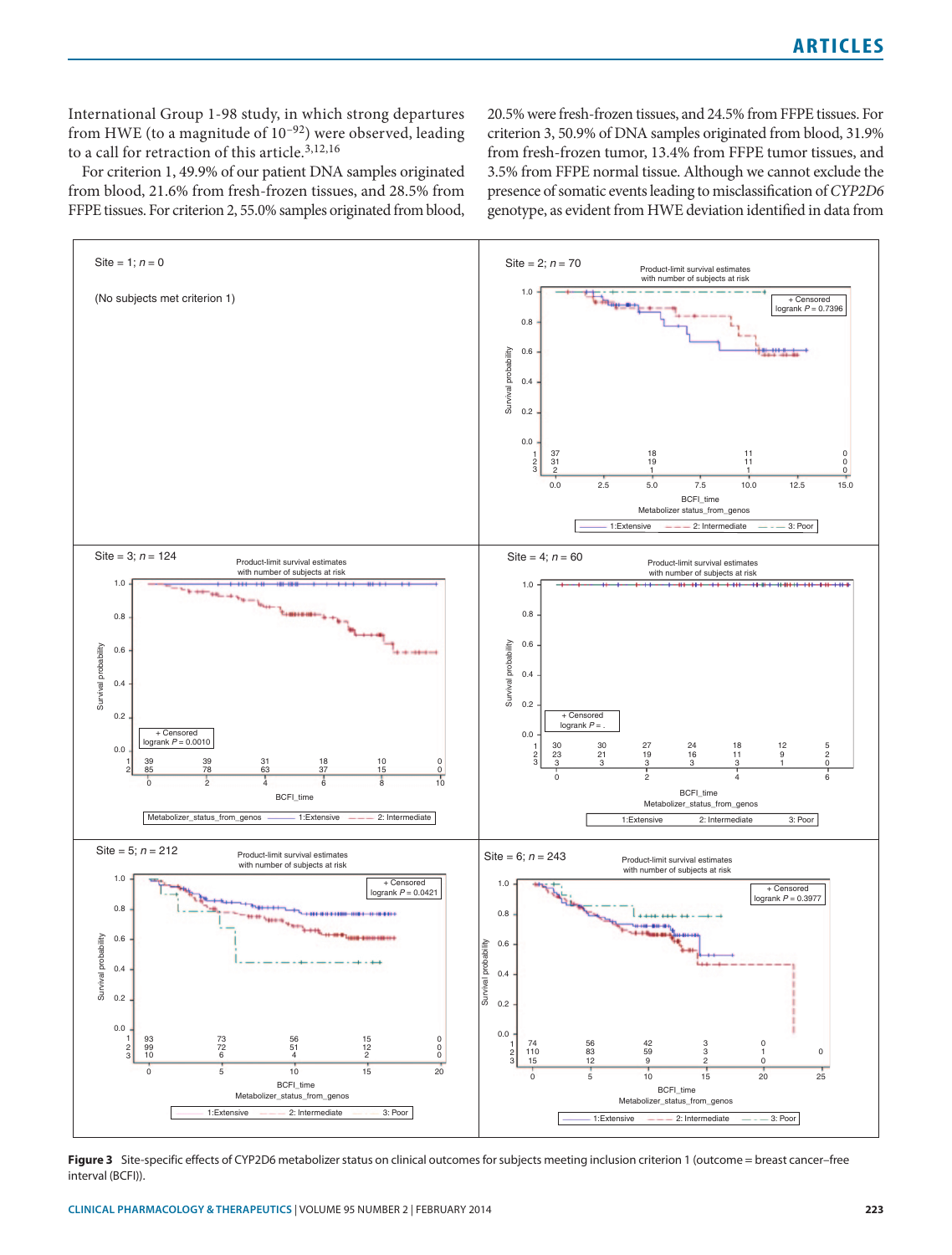some sites, comprehensive testing for HWE did not reveal significant violations across most sites. Moreover, the extent of deviation from HWE in the *\*4* allele was not associated with sites that evinced less clinical benefit from tamoxifen in patients who were assessed to be PMs in terms of their *CYP2D6* status. This suggests that genotyping errors are unlikely to be a major issue in our analyses.

Our findings are subject to the shortcomings commonly encountered when performing retrospective "biomarker"

studies. In our study, most sites were unable to collect or control for the factors known to alter endoxifen exposure, including dose and duration of tamoxifen administration and patients' adherence to the regimen. Although tamoxifen adherence is increasingly recognized as a critical factor for drug efficacy,<sup>23</sup> most studies evaluating tamoxifen biomarkers have not controlled for adherence. Other confounders include limited *CYP2D6* allele coverage and lack of information

<span id="page-8-0"></span>

**Figure 3 Continued**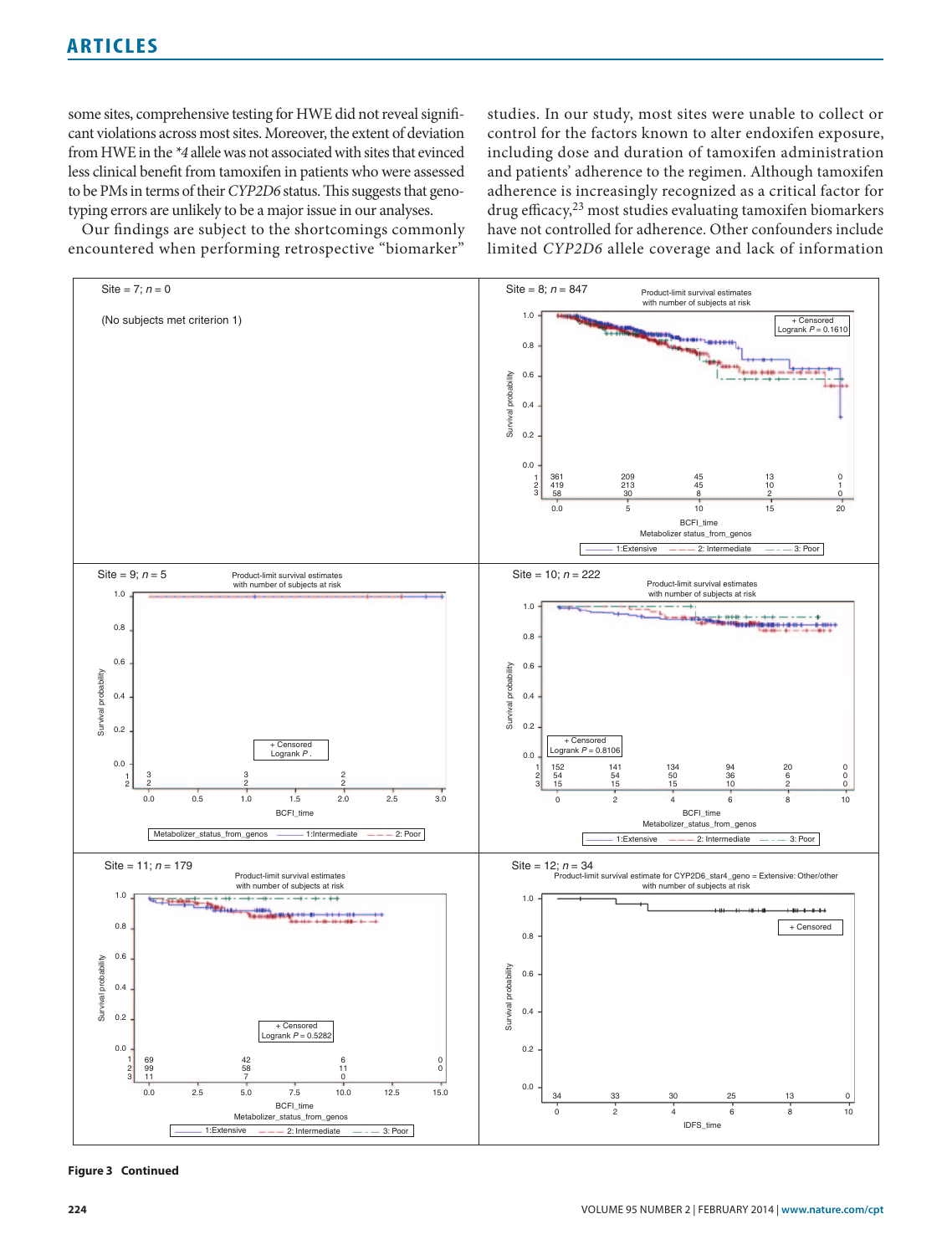regarding the coadministration of CYP2D6 inhibitors, leading to potential misclassification of the CYP2D6 drug metabolism phenotype. Therefore, our meta-analysis results depend heavily on which subgroup of patients we include. If we accept that utmost precautions must be applied to avoid the distortion of results from influences derived from the aforementioned shortcomings, it follows that merely increasing the numbers of subjects without controlling the quality of input data, as done in our preliminary overview analysis, $5$  may result in heterogeneity that masks the effect of a pharmacokinetic biomarker such as *CYP2D6*. From this, we conclude that until results from prospective adjuvant studies are available, women who meet criterion 1 as established in this and other independent cohorts (ABCSG 8) should be counseled regarding the potential impact of *CYP2D6* on the effectiveness of adjuvant tamoxifen, and potent CYP2D6 inhibitors should be avoided in these patients. Prospective adjuvant studies are needed to determine whether genotype-guided selection of hormonal therapy will improve the outcomes of women with early-stage ER-positive breast cancer, and results from ongoing prospective studies in the metastatic setting are eagerly awaited. A similarly motivated study on warfarin is currently being conducted in the Clarification of Optimal Anticoagulation through Genetics trial.<sup>24</sup>

By strict clinical and genotype criteria, reduced CYP2D6 metabolism is associated with a higher risk of recurrence (as measured by IDFS) in tamoxifen-treated women. However, the heterogeneity observed across sites contributing data to the ITPC points to the likely influence of critical confounding factors unlikely to be controllable in global retrospective studies. This study demonstrates the complexity of performing a retrospective biomarker study that focuses on the genetic factors that affect exposure to an active metabolite, endoxifen, for a drug, tamoxifen, administered for 5 years. Our observation that <50% of the patients in this study met the basic eligibility criteria—in terms of similar disease, treatment, and control for critical pharmacological factors such as dose and duration of tamoxifen—provides insight into possible reasons for the discrepancies in the literature on *CYP2D6* and tamoxifen. Although *CYP2D6* is a predictor of IDFS in a subset of patients treated with tamoxifen, the lack of an effect in the entire heterogeneous study population suggests that prospective studies are necessary to finally establish whether genotype-guided selection of hormonal therapy improves clinical outcomes of women with ER-positive breast cancer.

#### **METHODS**

**Data collection and study cohorts.** The ITPC invited any research group from across the world that had published or unpublished *CYP2D6* data to participate in this meta-analysis. The ITPC comprises 12 research projects for a total of 4,973 breast cancer patients treated with tamoxifen. This retrospective study does not include a control group not treated with tamoxifen. These data were curated at the PharmGKB (Pharmacogenomics Knowledge Base, [http://www.](http://www.pharmgkb.org) [pharmgkb.org\)](http://www.pharmgkb.org). Consent for participation in the ITPC and DNA collection, *CYP2D6* genetic testing, and submission of data was obtained under local ethical review board permissions.

We collected information on clinical factors previously shown to be associated with breast cancer therapy and prognosis that were available from the information received from the sites. These data included demographic characteristics, cancer history, cancer recurrence, use of other therapies, use of concomitant medications known to affect *CYP2D6* phenotype, ER status, and classic prognostic factors such as tumor size and number of affected lymph nodes. Information was also collected regarding the presence of *CYP2D6* genetic variants (*\*2*, *\*3*, *\*4*, *\*5*, *\*6*, *\*10*, *\*17*, and *\*41*, categorized by their DNA sources), for which coverage of these alleles varied by site. For 1,635 subjects, *CYP2D6* variants assessable from blood DNA using the AmpliChip CYP450 test (Roche) were collected. A complete list of the information collected is detailed in **S1–S3** online, including the project-specific *CYP2D6* genotype assays used and the DNA source. Independent confirmation of *CYP2D6* genotypes was not performed owing to lack of access to subjects' samples. The clinical outcome variable was either breast cancer–free interval or IDFS, as previously defined.25 The complete data set of genotypes and clinical variables is available at [http://www.pharmgkb.org.](http://www.pharmgkb.org)

**Statistical analysis.** Because the ITPC was not a prospectively defined multicenter study with a common protocol, there is potential for considerable study-to-study heterogeneity. Therefore, we did not analyze the combined data as a single series even though we had access to individual-level data from all studies. Rather, we applied a random-effects meta-analysis strategy. This provided estimates of the effect of *CYP2D6* in each study's data separately, allowing us to examine the consistency of the results across sites. The meta-analysis is a two-stage procedure. In the first stage, we fit proportional-hazards models to the data from each of the ITPC sites separately, predicting clinical outcome after surgery from *CYP2D6* genotype and other relevant covariates. These analyses produced a set of 12 parameter estimates of the HRs of *CYP2D6* genotypes on outcome, along with their corresponding SEs (one for each site). In the second stage, we used a random-effects metaanalysis procedure<sup>26</sup> to test for study heterogeneity (i.e., whether the 12 studies met the assumptions of the meta-analysis sufficiently so as to be combinable using that method). When the heterogeneity was not significant, we combined the log-HRs into a single, metaanalysis estimate of the effect of *CYP2D6* on tamoxifen-treated recurrence and/or survival outcomes. The DerSimonian and Laird method also provides a penalty in its test of overall association for moderate levels of study-to-study heterogeneity (i.e., for heterogeneity that is not so severe as to be statistically significant). This method is therefore conservative in its conclusions when heterogeneity is a potential issue.

**SUPPLEMENTARY MATERIAL** is linked to the online version of the paper at <http://www.nature.com/cpt>

#### **ACKNOWLEDGMENTS**

The authors acknowledge useful conversations with Donald A. Berry (The University of Texas MD Anderson Cancer Center). The complete data set of genotypes and clinical variables, analysis codes, and full analyses is available to registered PharmGKB users at<http://www.pharmgkb.org>. We are grateful to all breast cancer patients for their participation. We thank the physicians and other hospital staff, scientists, research assistants, and study staff who contributed to the patient recruitment, data collection, and sample preparation.

This work was supported by grants from the National Institutes of Health (National Institute of General Medical Sciences, the National Cancer Institute, and the National Institute of Child Health and Human Development R24 GM61374, CA-25224, CA-37404, CA-15083, CA-35113, CA-35269, CA-63849, CA35103, CA-35195, CA-35272, CA-35101, CA-37417, CA-35415, CA-52352, CA-35448, CA-60274, 1R01CA133049- 01, U19 GM61388, CA-116201, CA-58207, CA-51008, T32 GM007546,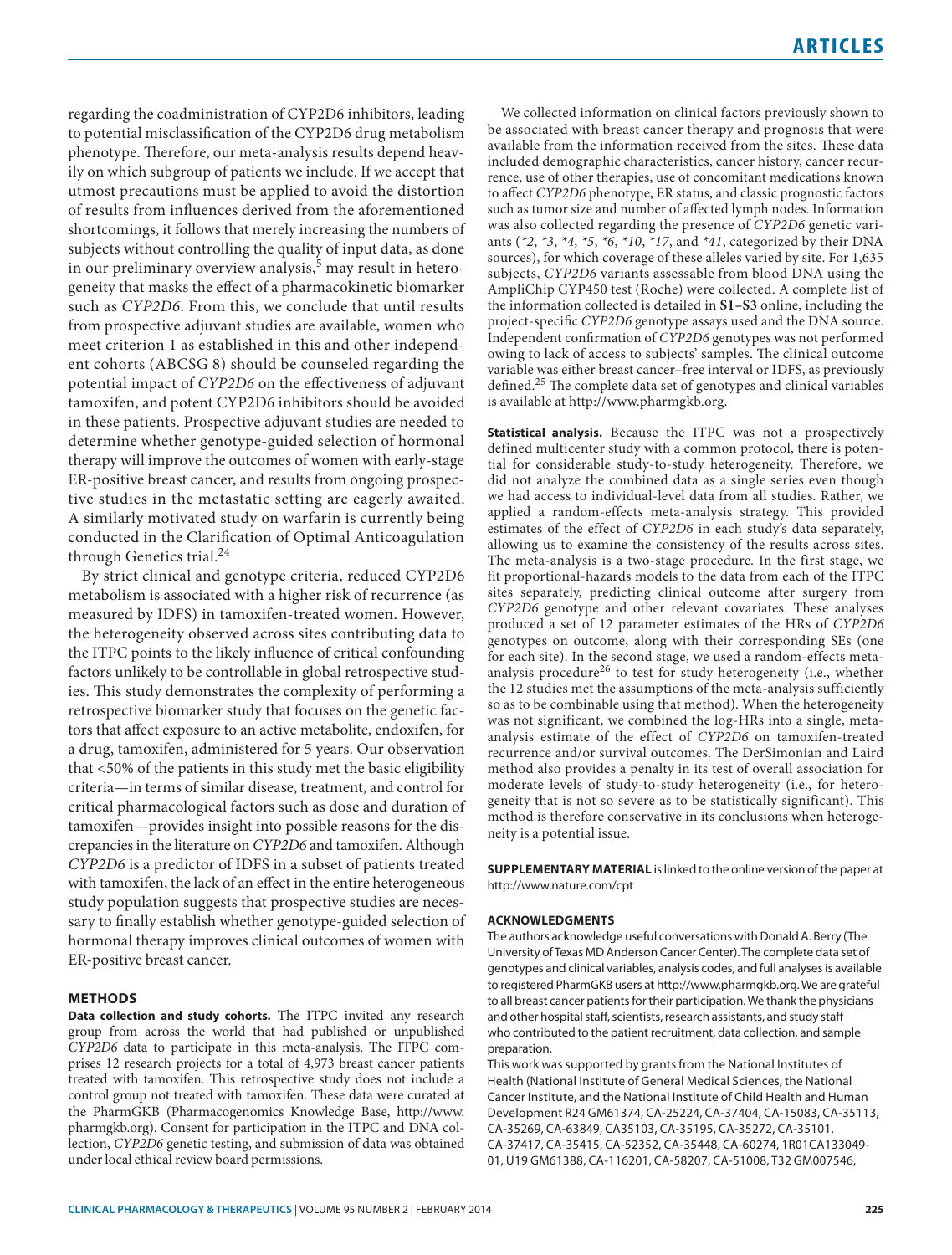# **Articles**

and CA051008; Breast Cancer Research (Scotland); Tayside Tissue Bank; California Breast Cancer Research Program grant 14OB-0166; Cancer Research UK; Deutsches Krebsforschungszentrum, Heidelberg, Germany; Robert Bosch Foundation, Stuttgart, Germany; 7FP EU Marie Curie Initial Training Network "FightingDrugFailure" (GA 238132); GrantStichting Emmanuel van der Schueren (scientific partner of the Vlaamse Liga tegen Kanker); and the National Project for Personalized Genomic Medicine, Ministry for Health & Welfare, Republic of Korea (A111218- PG02). W.S. is supported by grant Deutsche Forschungsgemeinschaft SCHR 1323/2-1, Germany.

The institutions in the International Tamoxifen Pharmacogenomics Consortium are listed below.:

#### **Writing committee:**

Michael A. Province, Matthew P. Goetz, David A. Flockhart, Hiltrud Brauch, and Teri E. Klein

## **Data contributors:**

*Deutsches Krebsforschungszentrum, Heidelberg, Germany*: Ute Hamann, Julia Boländer, and Hans-Ulrich Ulmer, Frauenklinik Städtisches Klinikum Karlsruhe, Germany

*Dr. Margarete Fischer-Bosch Institute of Clinical Pharmacology Stuttgart and University of Tuebingen, Tuebingen, Germany*: Hiltrud Brauch, Werner Schroth, Matthias Schwab, Stefan Winter, Michel Eichelbaum, Peter Fritz, and Wolfgang Simon

*Division of Research, Federal Institute for Drugs and Medical Devices, and University of Bonn Medical Faculty, Bonn, Germany*: Julia C. Stingl *Indiana University and University of Michigan, USA*: David A. Flockhart and Anne T. Nguyen

*Inje University College of Medicine and Department of Clinical Pharmacology, Busan Paik Hospital, Busan, Korea*: Jae-Gook Shin and Ji-Yeob Choi *Mayo Clinic in Rochester, Minnesota, USA*: Matthew P. Goetz, James N. Ingle, Vera J. Suman, and Richard M. Weinshilboum

*Ninewells Hospital and Medical School, Dundee, UK*: Colin A. Purdie and Lee B. Jordan

*Örebro University, Sweden*: Pia Wegman

*RIKEN Center for Genomic Medicine and University of Tokyo, Japan*: Hitoshi Zembutsu, Taisei Mushiroda, and Kazuma Kiyotani

*Roswell Park Cancer Institute, USA*: Christine B. Ambrosone

*University Breast Center Franconia, University Hospital Erlangen, Erlangen, Germany*: Peter A Fasching, Reiner Strick, and Matthias W Beckmann *University Hospitals Leuven, Belgium*: Patrick Neven and Anne-Sophie Dieudonné

*University Institute of Medical and Chemical Laboratory Diagnostics, Paracelsus Private Medical University, Salzburg, Austria:* Elisabeth Haschke-Becher *University of California, San Francisco, San Francisco, USA*: Alan H.B. Wu, Wendy Lorizio, and Elad Ziv

*University of Dundee, UK*: Philip Quinlan, Lee B. Jordan, and Colin A. Purdie *Department of Gynecology and Obstetrics, University of Mainz, Mainz, Germany*: Marcus Schmidt and Heinz Koelbl

*University of Manchester, Manchester, UK*: William G. Newman, Roberta

Ferraldeschi, Anthony Howell, and Ayse Latif

*Vesalius Research Center, Catholic University of Leuven, Leuven, Belgium*: Diether Lambrechts

*Yonsei University Health System, Korea*: Byeong-Woo Park

**Statistical Analysis:**

*Mayo Clinic in Rochester, MN, USA:* Vera J. Suman *Stanford University, Stanford, CA, USA:* Teri E. Klein and Ryan Whaley *Washington University in St. Louis, MO, USA:* Michael A. Province

#### **Data Curation:**

*Stanford University, Stanford, CA, USA:* Teri E. Klein, Ryan Whaley, Joan M. Hebert, and Li Gong

#### **Site Principal Investigators:**

Russ B. Altman and Teri E. Klein (Stanford University), Christine A. Ambrosone (Roswell Park Cancer Institute), Hiltrud Brauch (IKP Stuttgart), Jae-Gook Shin (Inje University), Matthew P. Goetz (Mayo Clinic), William G. Newman (University of Manchester), Patrick Neven (Belgium), Alastair M. Thompson (University of Dundee), Sten Wingren (Örebro University), Hitoshi Zembutsu (University of Tokyo), and Elad Ziv (University of California, San Francisco)

#### **Steering Committee:**

Russ B. Altman, Hiltrud Brauch, Michel Eichelbaum, David A. Flockhart, Matthew P. Goetz, James N. Ingle, V. Craig Jordan, Teri E. Klein, Kent Osborne, Yusuke Nakamura, and Richard M. Weinshilboum

#### **Participating sites:**

The Christie NHS Foundation Trust, Manchester Academic Health Science Centre, University of Manchester, Manchester, UK

Department of Cancer Prevention and Control, Roswell Park Cancer Institute, Buffalo, NY, USA

Department of Clinical Medicine, Örebro University, Örebro, Sweden Department of Genetics, Stanford University, Stanford, CA, USA Department of Gynecology and Obstetrics, University Hospital Erlangen, Friedrich-Alexander University Erlangen-Nuremberg, Erlangen, Germany

Department of Gynecology and Obstetrics, University Hospitals Leuven, Leuven, Belgium

Department of Oncology, Catholic University Leuven, Leuven, Belgium Department of Medicine/GIM and Clinical Pharmacology and Experimental Therapeutics, and Helen Diller Family Comprehensive Cancer Center, University of California, San Francisco, San Francisco, CA, USA

Department of Molecular Pharmacology & Experimental Therapeutics, Mayo Clinic, Rochester, MN, USA

Department of Oncology, Georgetown University, Washington, DC, USA Department of Oncology, Mayo Clinic, Rochester, MN, USA Department of Oncology and Pharmacology, Mayo Clinic, Rochester, MN, USA

Department of Pharmacology; Mayo Clinic, Rochester, MN, USA Department of Pharmacology and Pharmacogenomics Research Center, Inje University College of Medicine and Department of Clinical Pharmacology, Inje University, Busan Paik Hospital, Busan, Korea

Department of Surgery, Yonsei University Health System, Seoul, Korea Deutsches Krebsforschungszentrum, Heidelberg, Germany

Division of Biomedical Statistics and Informatics, Mayo Clinic, Rochester, MN, USA

Division of Clinical Pharmacology, School of Medicine, Indiana University, IN, USA

Dr. Margarete Fischer-Bosch Institute of Clinical Pharmacology Stuttgart, and University of Tuebingen, Germany

Dundee Cancer Centre, Dundee, UK

Genetic Medicine, Manchester Academic Health Science Centre, University of Manchester, Manchester, UK

Laboratory for Pharmacogenetics, RIKEN Center for Genomic Medicine, Yokohama, Japan

Laboratory of Molecular Medicine, Human Genome Center, Institute of Medical Science, The University of Tokyo, Tokyo, Japan

Molecular Genetics of Breast Cancer, Deutsches Krebsforschungszentrum, Heidelberg, Germany

Ninewells Hospital and Medical School, Dundee, UK

#### **CONFLICT OF INTEREST**

A.M.T. and W.G.N. report Roche funding for genotyping H.B. and M. Schwab report that they have initiated scientific collaborations in 2009 with Roche Molecular Diagnostics and Siemens Healthcare Diagnostics Products, respectively P.A.F. and M.W.B. report Novartis research funding. M.-T.M.L. is a paid consultant of YongLin Health Foundation. R.B.A. is a founder, equity holder, and consultant for Personalis. The other authors declared no conflict of interest.